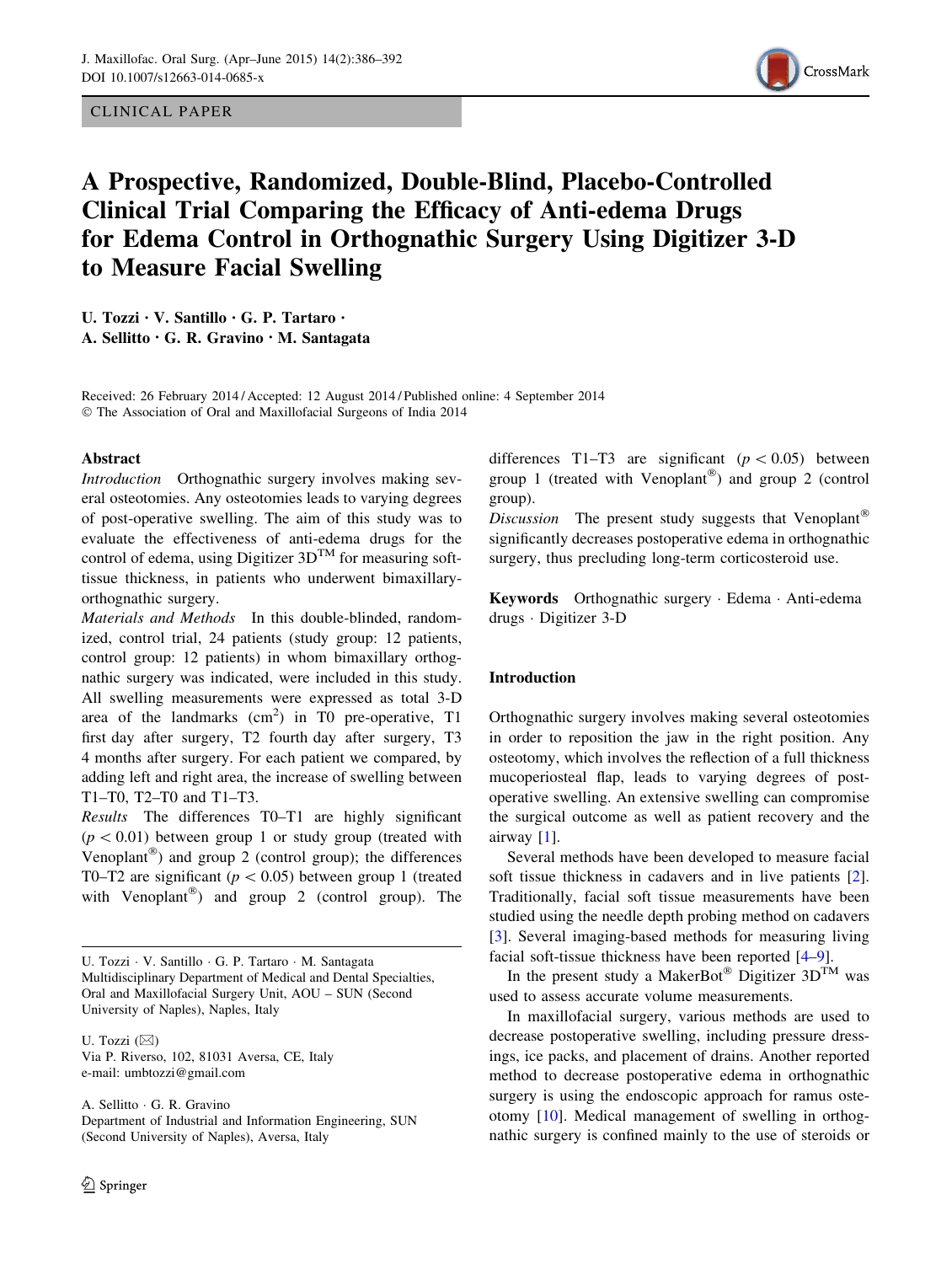<span id="page-1-0"></span>non-steroidal anti-inflammatory drugs. The use of systemic enzyme therapy (SET) for edema control in orthognathic surgery is not well established in the literature [\[11](#page-5-0)].

We used in this study tablets containing active ingredients (Diosmin, Coumarin, Centella: Venoplant®) that promote a physiological improvement of microcirculation and trophism of capillary tone after traumatology.

The aim of this study was to evaluate the effectiveness of anti-edema drugs for the control of edema, using Digitizer  $3D^{TM}$  for measuring soft-tissue thickness, in patients who underwent bimaxillaryorthognathic surgery.

## Materials and Methods

### Patients

In this double-blinded, randomized, control trial, 24 patients (study group: 12 patients, control group: 12 patients) in whom bimaxillary orthognathic surgery was indicated, were included.

Before surgery each patient alternatively was randomly included in the study group (treated with Venoplant<sup>®</sup> and corticosteroid) or in the control group (treated with corticosteroid).

This study was in accordance with the ethical standards and all participants signed an informed consent agreement.

Inclusion criteria were as follows: patients selected had no preexisting medical conditions or medications that would influence their ability to undergo surgery or alter their wound healing after surgery.

All cases were diagnosed as skeletal Class III including mandibular prognathism and/or maxillary retrognathism on the basis of a lateral cephalogram analysis and the patients underwent orthognathic surgery.

The study group consisted of 9 men (average age 18–34 years) and 15 women (average age 19–27 years) with Class III malocclusion.

Control groups consisted of 3 men (average age 18–30 years) and 9 women (average age 20–27 years) and without drug assumption.

#### **Tablets**

Venoplant<sup>®</sup> tablets (Aesculapius, Brescia, Italy) contains Diosmin 300 mg, Coumarin in sweet clover tit. 25 %, triterpenes in Centella tit. 45 %.

Diosmin is a flavanoide used to improve the tone of venous vessels, reduce excessive microvascular permeability decrease the formation of edema.

Coumarin in sweet clover stimulates the action of proteolytic enzymes in macrophages, which are the main cause of edema.



Fig. 1 Area landmarks, frontal view



Fig. 2 Area landmarks, lateral view

Centella is a plant with substances that stimulate the connective tissue tropism and control microvascular permeability.

All patients in the 2 groups received corticosteroids for 2 days (betamethasone f 4 mg ev  $\times$  2/day 1, betamethasone f 4 mg ev/day 2). In addition, patients in the study group received Venoplant<sup>®</sup> (1 cpr/die  $\times$  4 days).

#### Selection of Landmarks

Bilaterally, in each patient the area between four lines: (1) the line passing through the tragus of the ear and the ipsilateral labial commissure; (2) the line passing through 1 cm below the eyelid with the open eye and the tragus ipsilateral; (3) the line perpendicular to the Frankfurt plane and passing through the tail of the eyebrow; (4) the line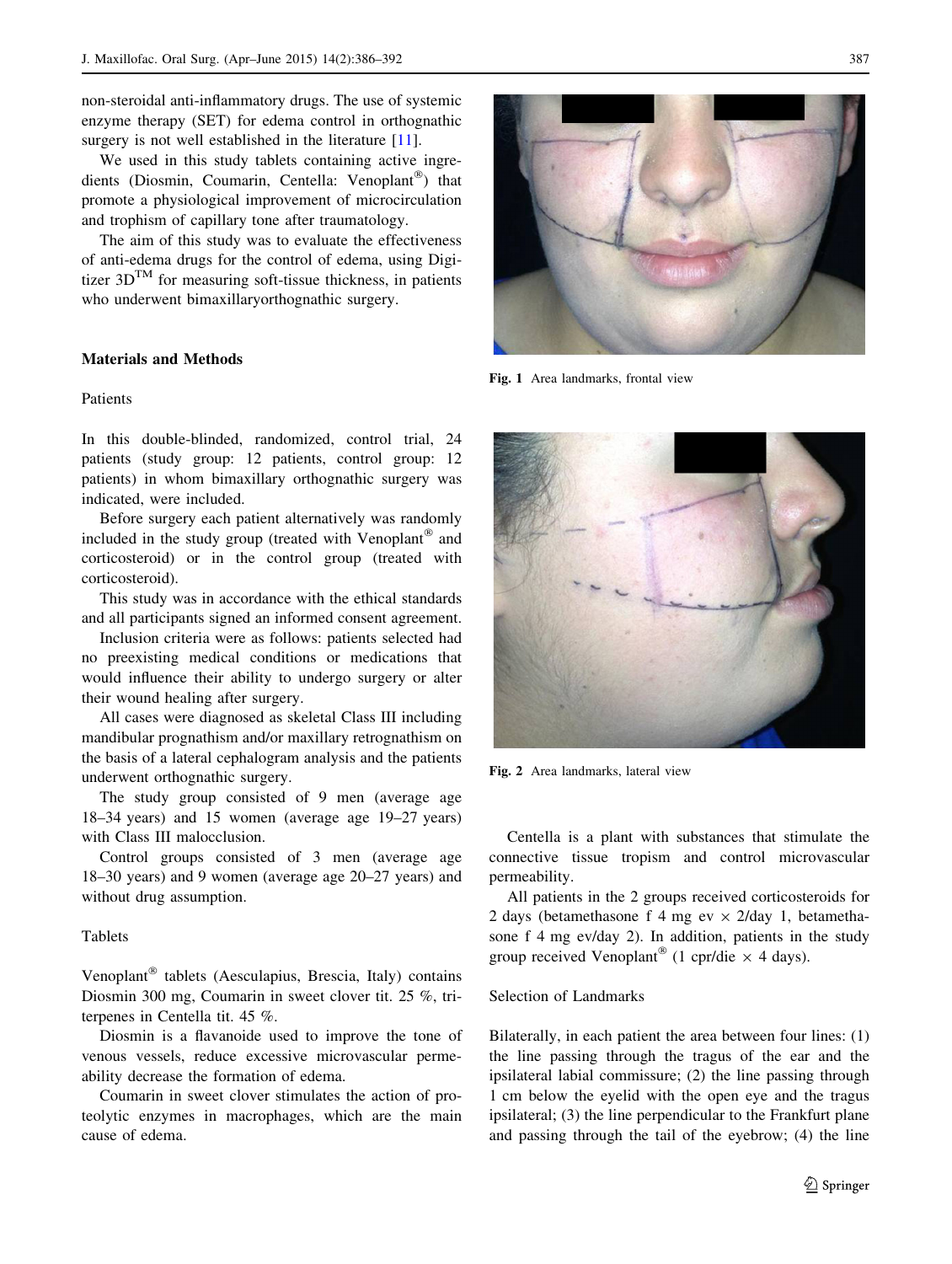<span id="page-2-0"></span>



Fig. 5 The mold was processed by the program Digitizer  $3-D^{TM}$ 

passing through the medial canthus and the ipsilateral labial commissure, was selected (Figs. [1,](#page-1-0) [2\)](#page-1-0).

## Measurements

Area After the selection of landmarks a silicone mask with VynilPolysiloxane Impression Material Putty (Express Fig. 3 The mold of the area STD Putty, 3 M ESPE, Pioltello, Milan—Italy) for the area

Fig. 4 Digitizer  $3-D^{TM}$ 

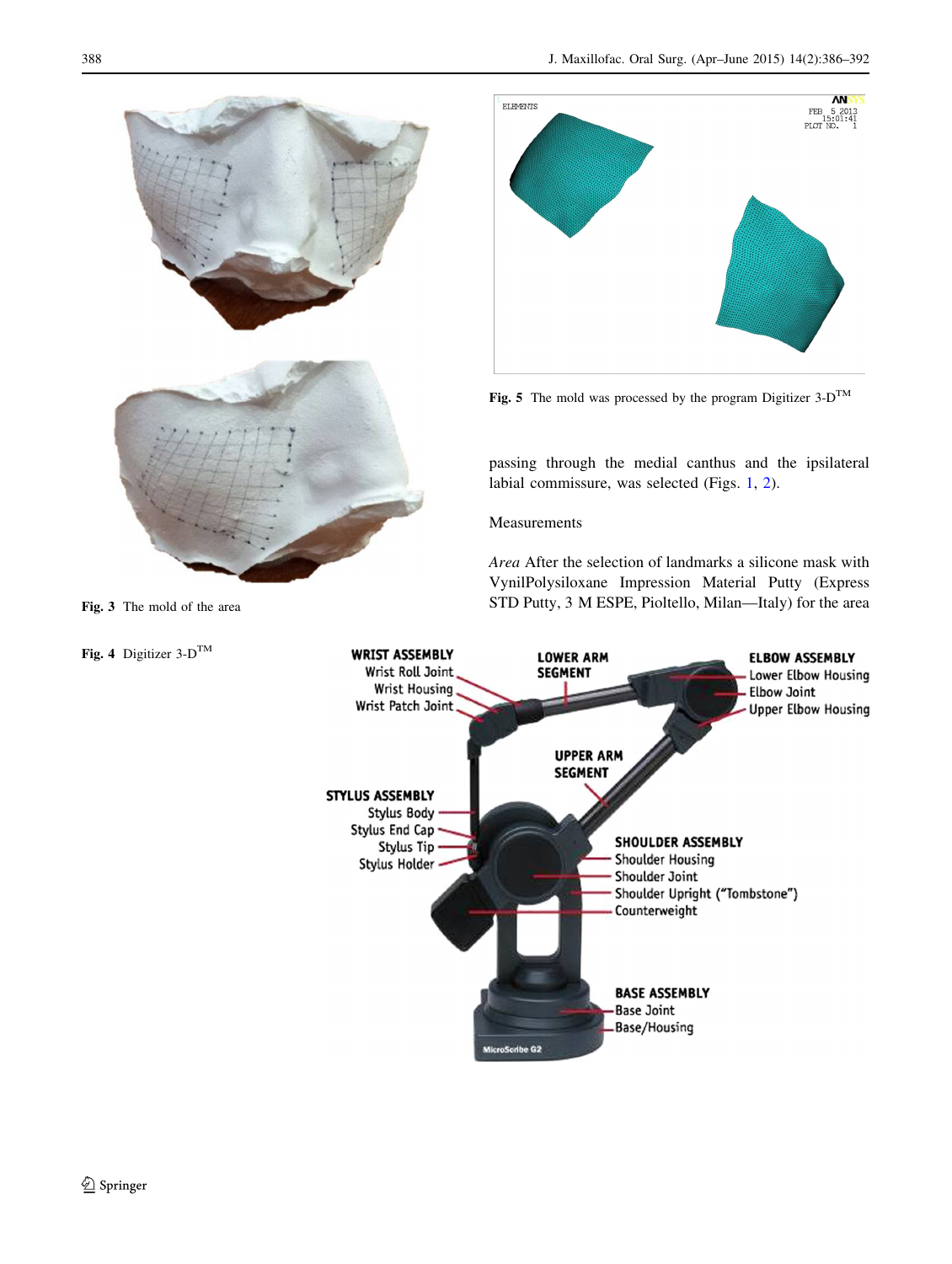Table 1 Area measurements

|               | Group 1 $(cm^2)$ : study<br>group |           | Group 2 $(cm^2)$ : control<br>group |           |  |
|---------------|-----------------------------------|-----------|-------------------------------------|-----------|--|
|               | Right area                        | Left area | Right area                          | Left area |  |
| Pt 1 pre      | 21.26                             | 20.18     | 23.60                               | 23.46     |  |
| 1 day-post    | 26.17                             | 25.43     | 29.72                               | 29.70     |  |
| 4 day-post    | 24.60                             | 23.90     | 29.01                               | 29.12     |  |
| 4 months-post | 21.47                             | 21.32     | 23.98                               | 23.88     |  |
| Pt 2 pre      | 16.01                             | 15.58     | 17.80                               | 16.93     |  |
| 1 day-post    | 20.90                             | 20.50     | 23.12                               | 23.03     |  |
| 4 day-post    | 20.73                             | 20.22     | 22.67                               | 22.51     |  |
| 4 months-post | 17.89                             | 17.42     | 17.80                               | 17.03     |  |
| Pt 3 pre      | 23.28                             | 23.70     | 16.30                               | 17.12     |  |
| 1 day-post    | 28.97                             | 29.12     | 22.18                               | 22.91     |  |
| 4 day-post    | 28.00                             | 28.50     | 21.76                               | 21.89     |  |
| 4 months-post | 24.21                             | 24.53     | 18.12                               | 18.36     |  |
| Pt 4 pre      | 17.18                             | 18.12     | 19.41                               | 19.28     |  |
| 1 day-post    | 21.24                             | 21.90     | 24.47                               | 24.33     |  |
| 4 day-post    | 19.83                             | 20.12     | 23.65                               | 23.61     |  |
| 4 months-post | 18.54                             | 18.71     | 20.00                               | 19.78     |  |
| Pt 5 pre      | 19.91                             | 18.06     | 24.12                               | 23.89     |  |
| 1 day-post    | 25.12                             | 25.06     | 30.21                               | 30.11     |  |
| 4 day-post    | 23.86                             | 23.83     | 29.33                               | 29.18     |  |
| 4 months-post | 20.18                             | 19.87     | 25.14                               | 25.01     |  |
| Pt 6 pre      | 16.25                             | 16.17     | 21.78                               | 22.14     |  |
| 1 day-post    | 22.03                             | 21.62     | 27.12                               | 27.49     |  |
| 4 day-post    | 20.98                             | 20.50     | 26.88                               | 27.01     |  |
| 4 months-post | 17.00                             | 16.93     | 22.12                               | 22.18     |  |
| Pt 7 pre      | 23.12                             | 23.45     | 16.15                               | 16.77     |  |
| 1 day-post    | 27.58                             | 28.04     | 21.38                               | 21.53     |  |
| 4 day-post    | 26.02                             | 26.85     | 18.82                               | 18.84     |  |
| 4 months-post | 23.39                             | 23.56     | 17.89                               | 18.42     |  |
| Pt 8 pre      | 21.09                             | 20.98     | 16.72                               | 17.04     |  |
| 1 day-post    | 26.15                             | 26.24     | 22.18                               | 22.81     |  |
| 4 day-post    | 25.33                             | 25.31     | 21.87                               | 22.13     |  |
| 4 months-post | 23.21                             | 23.02     | 17.28                               | 17.39     |  |
| Pt 9 pre      | 17.21                             | 17.67     | 21.82                               | 21.53     |  |
| 1 day-post    | 21.89                             | 22.05     | 26.99                               | 26.93     |  |
| 4 day-post    | 21.02                             | 21.63     | 26.08                               | 26.06     |  |
| 4 months-post | 17.69                             | 17.83     | 21.84                               | 21.75     |  |
| Pt 10 pre     | 23.00                             | 23.17     | 23.71                               | 24.02     |  |
| 1 day-post    | 28.37                             | 28.42     | 29.55                               | 30.01     |  |
| 4 day-post    | 26.80                             | 26.83     | 28.43                               | 28.58     |  |
| 4 months-post | 24.02                             | 24.31     | 24.78                               | 24.99     |  |
| Pt 11 pre     | 24.36                             | 24.12     | 16.44                               | 16.12     |  |
|               |                                   |           | 21.56                               | 21.69     |  |
| 1 day-post    | 29.85                             | 29.88     |                                     |           |  |
| 4 day-post    | 29.12                             | 29.22     | 20.84                               | 20.86     |  |
| 4 months-post | 25.01                             | 25.00     | 16.98                               | 16.79     |  |
| Pt 12 pre     | 21.76                             | 22.32     | 18.30                               | 17.91     |  |
| 1 day-post    | 27.12                             | 26.80     | 24.12                               | 23.88     |  |

Table 1 continued

|                     | Group 1 $(cm2)$ : study<br>group |       | Group $2 \text{ (cm}^2)$ : control<br>group |           |  |
|---------------------|----------------------------------|-------|---------------------------------------------|-----------|--|
|                     | Right area Left area             |       | Right area                                  | Left area |  |
| 4 day-post          | 25.15                            | 25.03 | 23.56                                       | 23.06     |  |
| 4 months-post 22.65 |                                  | 23.14 | 18.90                                       | 18.84     |  |

of interest was made, then we created a plaster cast to conform to the mask previously formed (Fig. [3\)](#page-2-0). The mold was processed by the program Digitizer  $3-D^{TM}$  (Maker-Bot<sup>®</sup>) (Fig. [4\)](#page-2-0) of Aerospace Engineering (S.U.N. University of Naples) for the precise measurement of the threedimensional area (Fig. [5\)](#page-2-0).

Pain Pain scores were assessed using a 10 level visual analogue scale (VAS) of 100 mm, representing all pain sensations from none to maximum; where 0 indicates no pain, 5 moderate pain and 10 worst pain possible. Patients were asked to place a mark along the line that corresponded to the amount of pain they were experiencing.

Trismus Maximal mouth opening was recorded measuring the maximum inter-incisal distance using calipers.

All measurements were performed at four specific time points: T0 pre-operative, T1 directly one day after surgery, T2 fourth day after surgery.

All measurements for area were performed at four specific time points: T0 pre-operative, T1 directly one day after surgery, T2 four day after surgery, T3 4 months after surgery.

All measurements were recorded by a single operator (U.T.) and supervised by a single engineer (A.S.).

## Surgical Technique

All patients underwent bimaxillaryorthognathic surgery (Le Fort I osteotomy plus bilateral sagittal split osteotomy plus genioplasty). The duration of surgery and the cheek retraction time were recorded for all patients. As a part of the routine premedication protocol, 1 dose of dexamethasone 6 mg was injected in all patients 30 min before surgery. A dose of dexamethasone 4 mg was repeated after 3 and 6 h in the same day of surgery, dexamethasone 4 mg was repeated first day after surgery, dexamethasone 2 mg was repeated 2 days after surgery. One tablet/die of Venoplant<sup>®</sup> was assumed 1 day before surgery and 4 days after surgery only by the patients of the study group. No surgical drains were placed and ice packs were given to all patients.

#### Results

The data were analyzed and compared using the T Student test (Table 1, Fig.  $6$ ).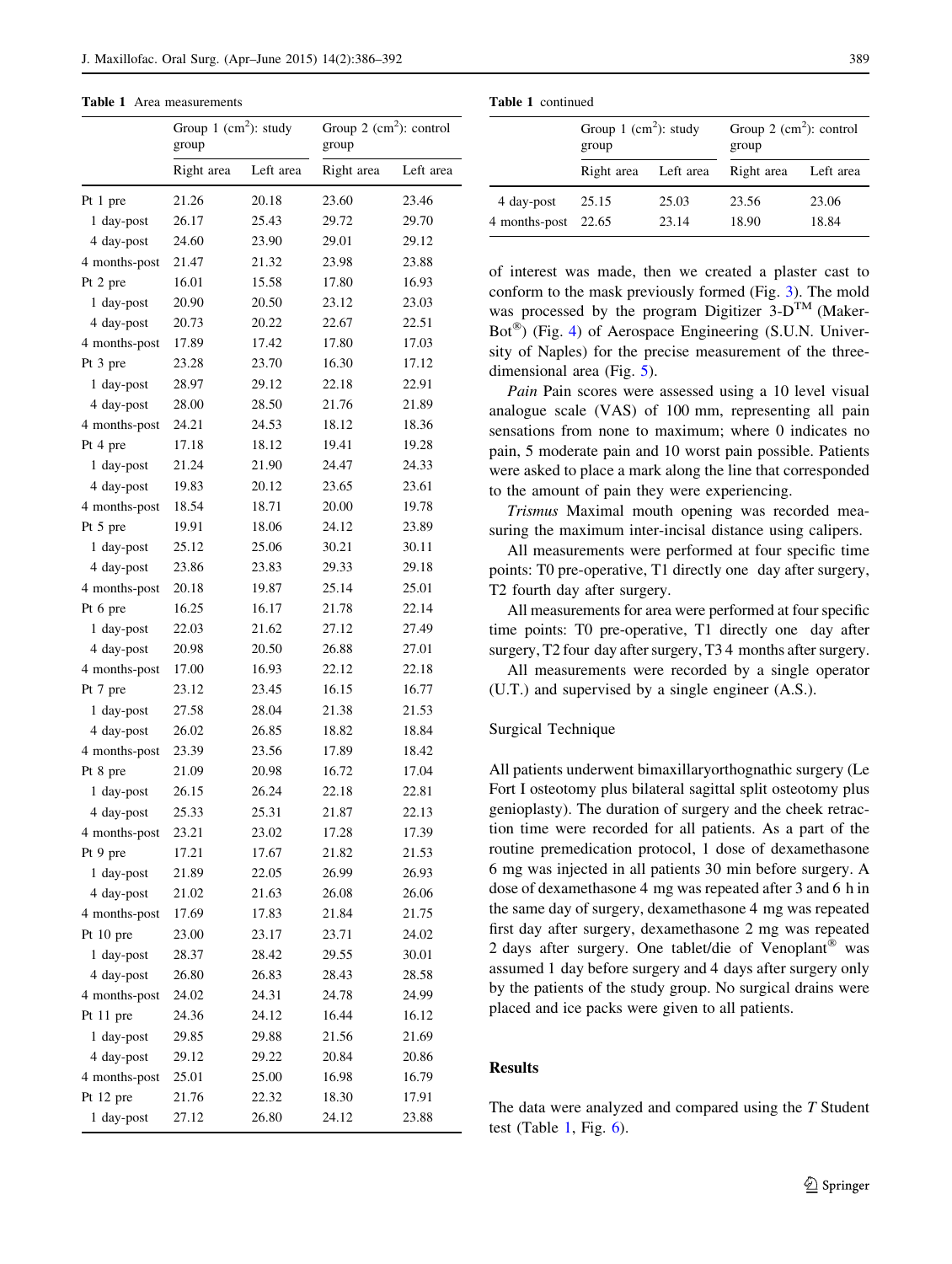<span id="page-4-0"></span>Fig. 6 T-Student analysis by Excel (Microsoft®)

|                 | A                  | B                  | C | D                                        | E              | F                  | G |
|-----------------|--------------------|--------------------|---|------------------------------------------|----------------|--------------------|---|
| $\mathbf{1}$    | <b>T-Student</b>   |                    |   |                                          |                |                    |   |
| $\overline{c}$  |                    |                    |   |                                          |                |                    |   |
| $\overline{3}$  | GROUP <sub>1</sub> | GROUP <sub>2</sub> |   |                                          |                |                    |   |
| $\overline{4}$  | $(T1-T3)$          | $(T1-T3)$          |   |                                          |                | Significance level |   |
| $\sqrt{5}$      |                    |                    |   |                                          | 95%<br>$\circ$ |                    |   |
| $6\phantom{.}6$ |                    |                    |   |                                          | 99%<br>O       |                    |   |
|                 |                    |                    |   |                                          |                |                    |   |
| $\overline{7}$  | <b>DATASET 1</b>   | <b>DATASET 2</b>   |   |                                          |                |                    |   |
| 8               | 8,81               | 11,56              |   | <b>Dataset</b>                           | 1              |                    |   |
| $\overline{9}$  | 6,09               | 11,32              |   |                                          | 12             | 12                 |   |
| 10              | 9,35               | 8,61               |   | Mean value                               | 8,2958         | 9,8142             |   |
| 11              | 5,89               | 9,02               |   | <b>Standard Deviation</b>                | 1,4839         | 1,3119             |   |
| 12              | 10, 13             | 10, 17             |   |                                          |                |                    |   |
| 13              | 9,72               | 10,31              |   |                                          | 2,6555         |                    |   |
| 14              | 8,67               | 6,6                |   | liberty                                  | 22             |                    |   |
| 15              | 6, 16              | 10,32              |   |                                          |                |                    |   |
| 16              | 8,42               | 10,33              |   | P (Significance level)                   | 0,0144         |                    |   |
| 17              | 8,46               | 9,79               |   |                                          |                |                    |   |
| 18              | 9,72               | 9,48               |   | Result:                                  |                |                    |   |
| 19              | 8,13               | 10,26              |   | The difference is significant for p<0,05 |                |                    |   |
| 20 <sup>o</sup> |                    |                    |   |                                          |                |                    |   |

Table 2 Statistical analysis by T Student

|                                     | Mean value |                 | SD     |         | <i>p</i> value     |
|-------------------------------------|------------|-----------------|--------|---------|--------------------|
|                                     | Group 1    | Group 2 Group 1 |        | Group 2 |                    |
| Area T <sub>1</sub> -T <sub>0</sub> | 10.0267    | 11.2217         | 1.1908 | 0.8066  | p < 0.01<br>$99\%$ |
| Area T <sub>2</sub> -T <sub>0</sub> | 7.9775     | 9.4492          | 1.7023 | 1.6698  | p < 0.05<br>$95\%$ |
| Area T1-T3                          | 8.2958     | 9.8142          | 1.4839 | 1.3119  | p < 0.05<br>$95\%$ |

Area All swelling measurements were expressed as total 3-D area of the landmarks  $(cm<sup>2</sup>)$  in T0 pre-operative, T1 first day after surgery, T2 fourth day after surgery, T3 4 months after surgery. For each patient we compared, by adding left and right area, the increase of swelling between T1–T0 and T2–T0 and the differences of the swelling at the peak time and original with the cheek forms four months after the operation. All the differences had a Gaussian distribution. The differences T0–T1 are highly significant ( $p < 0.01$ ) between group 1 or study group (treated with Venoplant<sup>®</sup>) and group 2 (control group); the differences T0–T2 are significant ( $p < 0.05$ ) between group 1 (treated with Venoplant<sup>®</sup>) and group 2 (control group); the differences  $T1-T3$ are significant ( $p < 0.05$ ) between group 1 (treated with Venoplant<sup>®</sup>) and group 2 (control group) (Table 2).

In group 1 (study group) the mean value of the difference between the total/bilateral area 1 day after surgery (T1) and before surgery (T0) was  $10.0267$  cm<sup>2</sup>, in group 2 (control group) the mean value of the difference between the total/bilateral area 1 day after surgery (T1) and before surgery (T0) was  $11.2217$  cm<sup>2</sup>; in group 1 (study group) the mean value of the difference between the total/bilateral area 4 days after surgery (T2) and before surgery (T0) was 7.9775  $\text{cm}^2$ , in group 2 (control group) the mean value of the difference between the total/bilateral area 4 days after surgery (T2) and before surgery (T0) was  $9.4492 \text{ cm}^2$ ; in group 1 (study group) the mean value of the difference between the total/bilateral area 1 day after surgery (T1) and four months after surgery (T3) was 8.2958 cm<sup>2</sup>, in group 2 (control group) the mean value of the difference between the total/bilateral area 1 day after surgery (T1) and 4 months after surgery (T3) was  $9.8142 \text{ cm}^2$ .

Pain Comparing the study group and the control group results for pain scores assessed using a 10 level visual analogue scale (VAS) were not significant ( $p > 0.20$ ) because the main value of VAS in study group was 7,2 at T1 and 6,8 at T2, VAS in control group was 7,3 at T1and 6,7 at T2.

Trismus Mouth opening values did not differ significantly in both groups and the values were not significant  $(p > 0.20)$  because the main value of mouth opening in study group was 2,9 cm at T1 and 3,1 cm at T2, mouth opening in control group was 3 cm at T1 and 3,1 at T2.

#### Discussion

Some clinical trials have advocated the use of steroids for edema control in orthognathic surgery [[12\]](#page-5-0). In contrast, a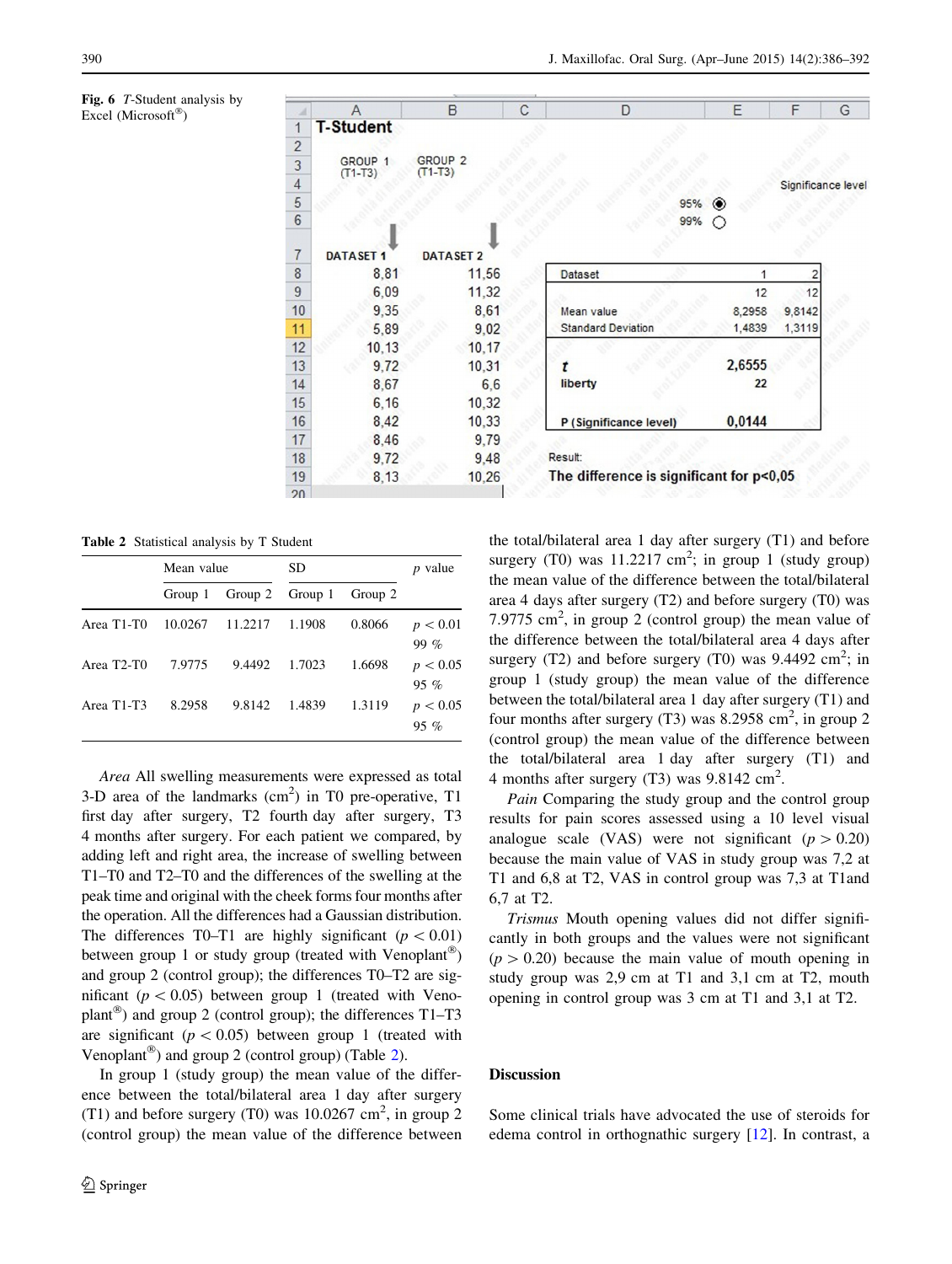<span id="page-5-0"></span>longer use of steroids is associated with multiple problems, such as skin changes, increased serum glucose, adrenal suppression, disturbed wound healing, and impaired immunity [1].

Various non-medical methods also have been used for edema control, each with limitations. The pressure dressing has limited application because of the complex anatomy of the maxillofacial region. Also, excessive pressure in the lower third of face and neck may cause severe discomfort and can compress the airway in some patients. The placement of extraoral drains in such aesthetic procedures is not justified because of residual scar formation. Moreover, intraoral drains are not well tolerated by most patients. The use of ice bags to control edema after a maxillofacial procedure also has limited application [[13\]](#page-6-0).

Various methods have been suggested in the literature to measure the amount of tissue edema. Methods for measuring and quantifying such a 3-dimensional phenomenon include 3-dimensional laser scanning and magnetic reso-nance imaging [\[14](#page-6-0), [15](#page-6-0)].

In the present study we used Digitizer  $3-D^{TM}$  under standardized conditions for the measurement of the area representative of the entire swelling. It is a simple, safe and accurate method. It is not widely available but we choose it for this study because this method is very accurate and we needed the precise measurement of the area.

There are various parameters that significantly influence the amount of soft-tissue swelling in orthognathic surgery. To decrease the influence of variables, such as type of surgery, extent of dissection, and duration of tissue manipulation, on the extent of swelling, these variables were standardized in the 2 groups. Hence, all patients included in the study underwent bimaxillaryorthognathic surgery (Le Fort I osteotomy plus bilateral sagittal split osteotomy plus genioplasty). All surgeries were performed under similar surgical and anesthesia conditions such that the technique, time, and tissue manipulation during surgeries were standardized. Also, all patients were mobilized to a sitting position within 24 h.

All patients in the 2 groups received corticosteroids. In addition, patients in the study group received a 4-day course of Venoplant<sup>®</sup>. In this study, the authors noted a significant difference in volume between the 2 groups. Thus, a direct correlation was observed between the use of Venoplant $^{\circledR}$  and the decrease in postoperative swelling. In literature the edema of midface is lower than the edema of the mandibular region after orthognathic surgery [11].

However, there are no clinical trials that suggest the possible benefit of this therapy in maxillofacial surgery, in particular orthognathic surgery. The use of Venoplant<sup>®</sup> is correlated, for the midface region, to a minor post-operatory edema and a faster decrease of edema in the 4 days following the surgery.

We achieved that the our values were statistically significant using a T-student analysis by Excel format (Microsoft<sup>®</sup>) that showed a lower pick increasement of the edema especially the day after surgery and a lower edema 4 days after surgery.

This therapy is usually well tolerated by patients. However, some patients may complain of odorless and colorless feces, a sensation of fullness, flatulence, and occasional episodes of nausea with much higher dosages. These complaints were not noted in the study group of patients.

The present study suggests that Venoplant<sup>®</sup> significantly decreases postoperative edema in orthognathic surgery, thus precluding long-term corticosteroid use.

Conflict of interest All authors disclose any financial and personal relationships with other people or organisations that could inappropriately influence their work.

#### References

- 1. Cheginia S, Dhariwal DK (2012) Review of evidence for the use of steroids in orthognathic surgery. Br J Oral Maxillofac Surg 50:97
- 2. Sahni D, Singh SG, Jit I et al (2008) Facial soft tissue thickness in Northwest Indian adults. Forensic Sci Int 179:137
- 3. Suazo GIC, Cantın LM, Zavando MDA et al (2008) Comparisons in soft-tissue thicknesses on the human face in fresh and embalmed corpses using needle puncture method. Int J Morphol 26:165
- 4. Kim DK, Ruprecht A, Wang G et al (2005) Accuracy of facial soft tissue thickness measurements in personal computer-based multiplanar reconstructed computed tomography images. Forensic Sci Int 155:28
- 5. George RM (1987) The lateral craniographic method of facial reconstruction. J Forensic Sci 32:1305
- 6. Phillips VM, Smuts NA (1996) Facial reconstruction: utilization of computerized tomography to measure facial tissue thickness in a mixed racial population. Forensic Sci Int 83:51
- 7. El-Mehallawi IH, Soliman EM (2011) Ultrasonic assessment of facial soft tissue thicknesses in adult Egyptians. Forensic SciInt 117:99
- 8. Lam EW, Hannam AG, Wood WW et al (1989) Imaging orofacial tissues by magnetic resonance. Oral Surg Oral Pathol Oral Radiol Endod 68:2
- 9. FourieZ Damstra J, Gerrits PO et al (2010) Accuracy and reliability of facial soft tissue depth measurements using cone beam computer tomography. Forensic Sci Int 199:9
- 10. Williams WB, Abukawa H, Shuster V et al (2003) A comparison of postoperative edema after intraoral vs. endoscopic mandibular ramus osteotomy. J Oral Maxillofac Surg 61(8 suppl.): 61a
- 11. Shetty W, Mohan A (2013) A prospective, randomized, doubleblind, placebo-controlled clinical trial comparing the efficacy of systemic enzyme therapy for edema control in orthognathic surgery using ultrasound scan to measure facial swelling. J Oral Maxillofac Surg 71:1261–1267
- 12. Weber CR, Griffin JM (1994) Evaluation of dexamethasone for reducing postoperative oedema and inflammatory response after orthognathic surgery. J Oral Maxillofac Surg 52:35